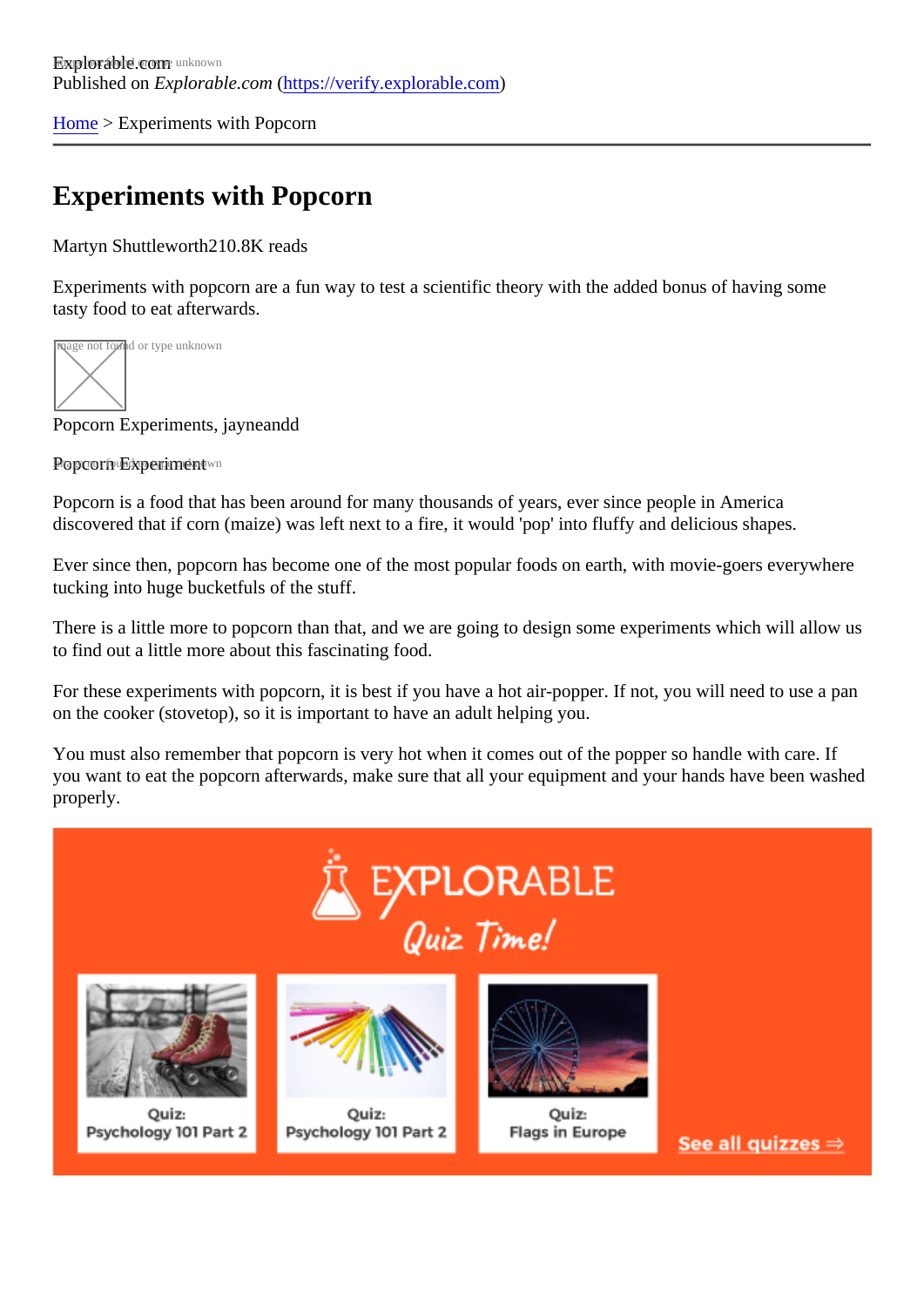## **Experiment 1 - Are Yellow or White Kernels the Best?**

## **Equipment**

A good supply of both yellow and white popcorn kernels.

- A hot air popper or a pan, a 30 ml oil and a stove
- A large bowl
- A tablespoon
- A large measuring jug
- Chart for recording your results.

#### **Hypothesis**

White kernels pop better than yellow kernels.

#### **Manipulated (independent) Variable**

The type of popcorn kernel.

#### **Measured (dependent) Variable**

The number of popped kernels and the volume after popping.

#### **Method**

- 1. First, you need to make yourself a data chart, like in Figure 1. You will use this to record the results of your experiments with popcorn.
- 2. Count out 100 kernels of white popcorn, and heat until you can no longer hear any popping.
- 3. Let everything cool down and then count the number of popped kernels. Record this on your chart. Because we counted 100 kernels, we can write this number down as a percentage.
- 4. Tip the popped corn into a measuring jug and measure the volume in ml. Record these numbers on your chart.
- 5. Repeat two more times for the white popcorn. In the same way, test the yellow kernels three times

#### **Results**

You can take an average of your results for the percentage of popped kernels and the volume. Which color kernel pops better?

You can draw your results onto a couple of bar graphs and discuss your important findings with the rest of the class.

## **Follow Up Experiments**

Maybe you could test different brands of popcorn to see which the best are. Does a hot-air popper do a better job than a pan? There are many ways you can design more experiments with popcorn.

## **Experiment 2 - Which is the Tastiest Popcorn?**